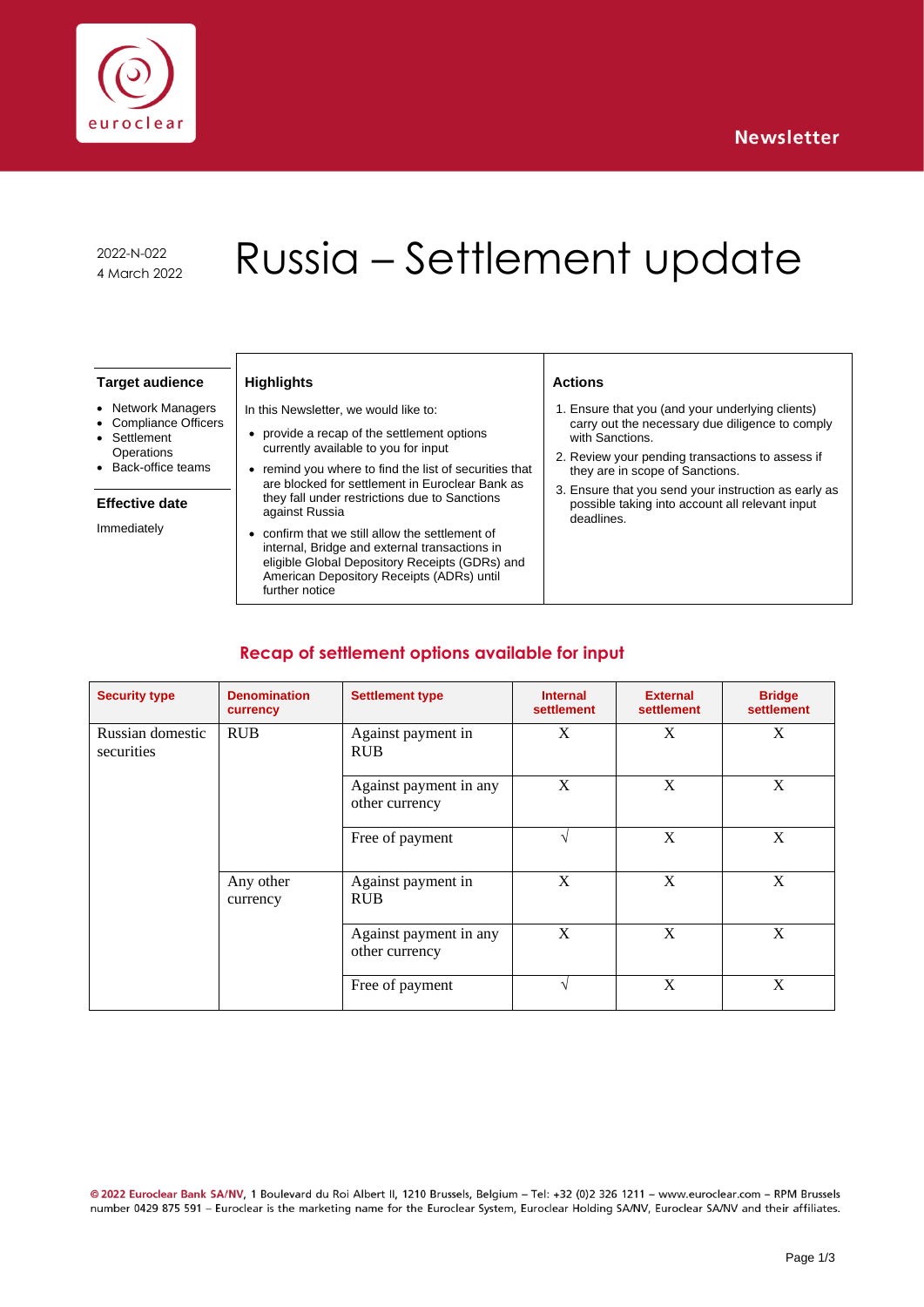

| <b>Security type</b>                                   | <b>Denomination</b><br>currency | <b>Settlement type</b>                   | <b>Internal</b><br>settlement | <b>External</b><br>settlement | <b>Bridge</b><br>settlement |
|--------------------------------------------------------|---------------------------------|------------------------------------------|-------------------------------|-------------------------------|-----------------------------|
| International<br>securities<br>(XS ISIN <sub>s</sub> ) | <b>RUB</b>                      | Against payment in<br><b>RUB</b>         | X                             | X                             | X                           |
|                                                        |                                 | Against payment in any<br>other currency |                               | X                             |                             |
|                                                        |                                 | Free of payment                          | ٦Ι                            | X                             | اد                          |
|                                                        | Any other<br>currency           | Against payment in<br><b>RUB</b>         | X                             | X                             | X                           |
|                                                        |                                 | Against payment in any<br>other currency | اد                            | X                             |                             |
|                                                        |                                 | Free of payment                          | ٦Ι                            | X                             |                             |

 $\sqrt{\ }$  = eligible for settlement, provided that the security and/or your counterparty is not an ISIN/entity subject to Sanctions or restrictions under Regulation (EU) 833/2014 concerning restrictive measures in view of Russia's actions destabilising the situation in Ukraine ('the Regulation'), as amended by [Council Regulation \(EU\) 2022/328 of 25 February 2022](https://eur-lex.europa.eu/legal-content/EN/TXT/?uri=uriserv%3AOJ.L_.2022.049.01.0001.01.ENG&toc=OJ%3AL%3A2022%3A049%3ATOC).

 $X =$  settlement not possible until further notice

#### **Important**

- Instructions remain subject to compliance monitoring and settlement delays may occur. We strongly advise clients to review their instructions prior to sending them to Euroclear Bank.
- We confirm that we will not apply penalties for late matching and settlement due to sanctions monitoring.

# **List of securities blocked for settlement due to Sanctions**

Please refer to our [Current status of our link with Russia](https://my.euroclear.com/eb/en/reference/markets/russia/russia---current-status-on-our-link-with-russia.html) webpage for the list of securities that are blocked for settlement in Euroclear Bank as they fall under restrictions due to Sanctions against Russia.

#### **Depository Receipts**

We confirm that we still allow the settlement of internal, Bridge and external transactions in eligible Global Depository Receipts (GDRs) and American Depository Receipts (ADRs) until further notice.

**Reminder** - if you are trading GDRs or ADRs over the Bridge with Clearstream Banking Luxembourg or with the local market, you should take into consideration all communications issued and measures taken by the respective counterparty, custodian and depository banks.

We continue to closely monitor GDRs and ADRs for compliance with Sanctions.

We remind you that our Participants are expected to comply with all relevant regulatory and legal obligations related to Sanctions in application of, among others, Article 15 of the [Terms](https://my.euroclear.com/content/dam/euroclear/Operational/EB/Legal%20information/Terms%20and%20conditions/public/LG310-terms-and-conditions-governing-use-of-euroclear.pdf)  [and Conditions governing use of Euroclear.](https://my.euroclear.com/content/dam/euroclear/Operational/EB/Legal%20information/Terms%20and%20conditions/public/LG310-terms-and-conditions-governing-use-of-euroclear.pdf)